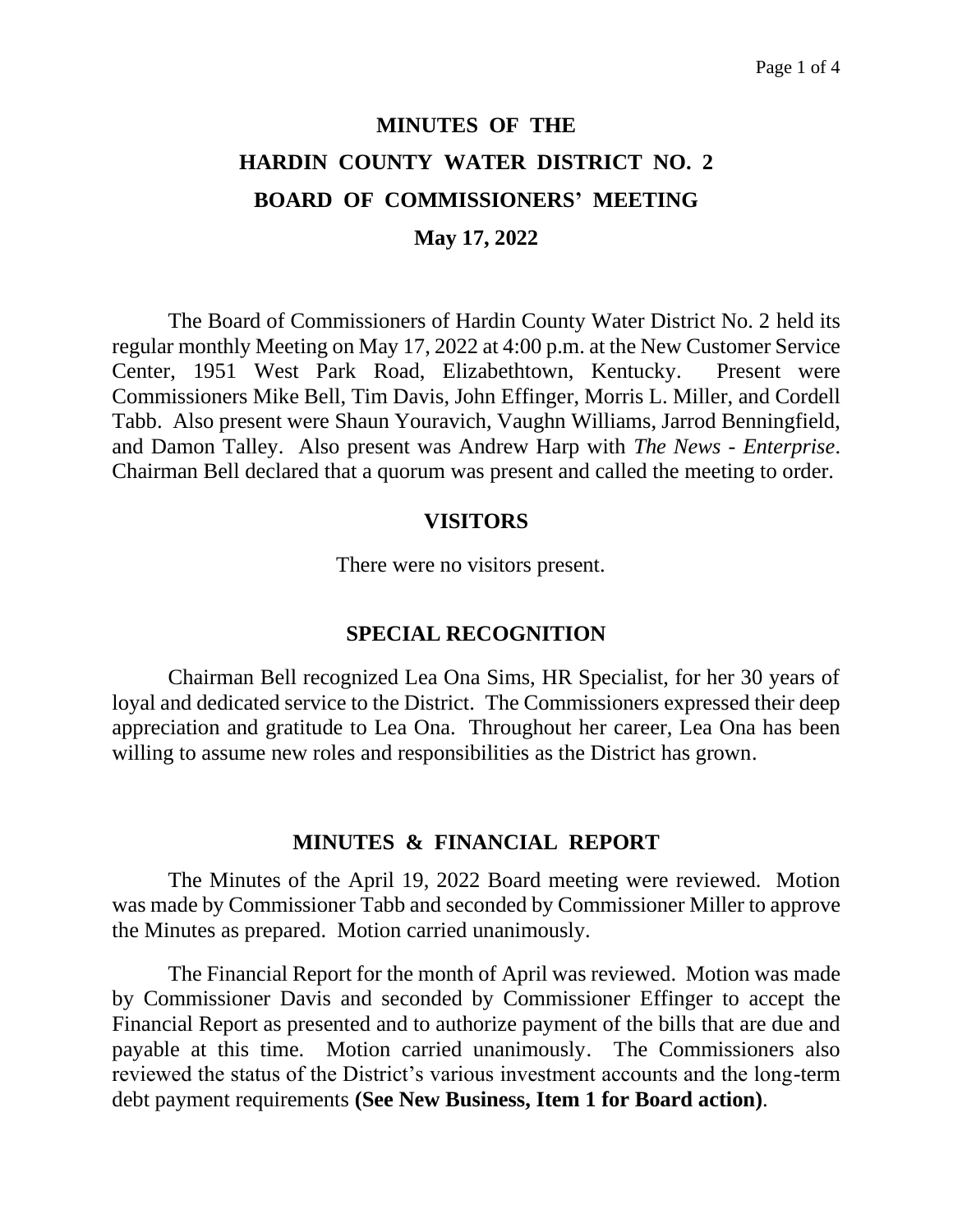### **REPORTS**

- **1. Blue Oval Project.** Vaughn Williams presented a status report on the Blue Oval Project.
- **2. Highway 434 Pump Station.** Vaughn Williams reported on the preliminary work that Kenvirons is doing at the site for the new Highway 434 Pump Station. Core drilling will need to be performed before his firm can commence designing the pump station building.
- **3. Customer Service & Operations Facility Project.** General Manager Youravich presented the status report. The Project is complete except for a few "punch list" items.
- **4. Departmental Reports.** General Manager Youravich presented the Departmental Reports, including public outreach programs conducted by the District.
- **5. Project Reports.** General Manager Youravich presented a written status report on various small projects which the District is constructing "in house." The Commissioners commended him for providing the written report.

#### **OLD BUSINESS**

**1. Jenkins-Essex Pay Request.** Upon recommendation of General Manager Youravich, motion was made by Commissioner Davis and seconded by Commissioner Tabb to approve and authorize payment of Pay Request No. 20 in the amount of \$190,450.40 and Pay Request No. 21 in the amount of \$84,477.17 submitted by Jenkins-Essex. Motion carried unanimously.

**2. St. John Road Relocation Project.** The Commissioners reviewed the Bid Tabulation for this Project. General Manager Youravich informed the Board that the Bid Specifications advised prospective bidders that the award would be made on a per item basis and would be evaluated considering both price and delivery time. Based upon recommendation of District Staff, motion was made by Commissioner Effinger and seconded by Commissioner Miller to take the following actions: (a) to declare the best evaluated bid submitted for a particular bid item to be the bid highlighted in the Bid Tabulation; (b) to award the bid for each particular item to the vendor submitting the best evaluated bid for that item; and (c) to authorize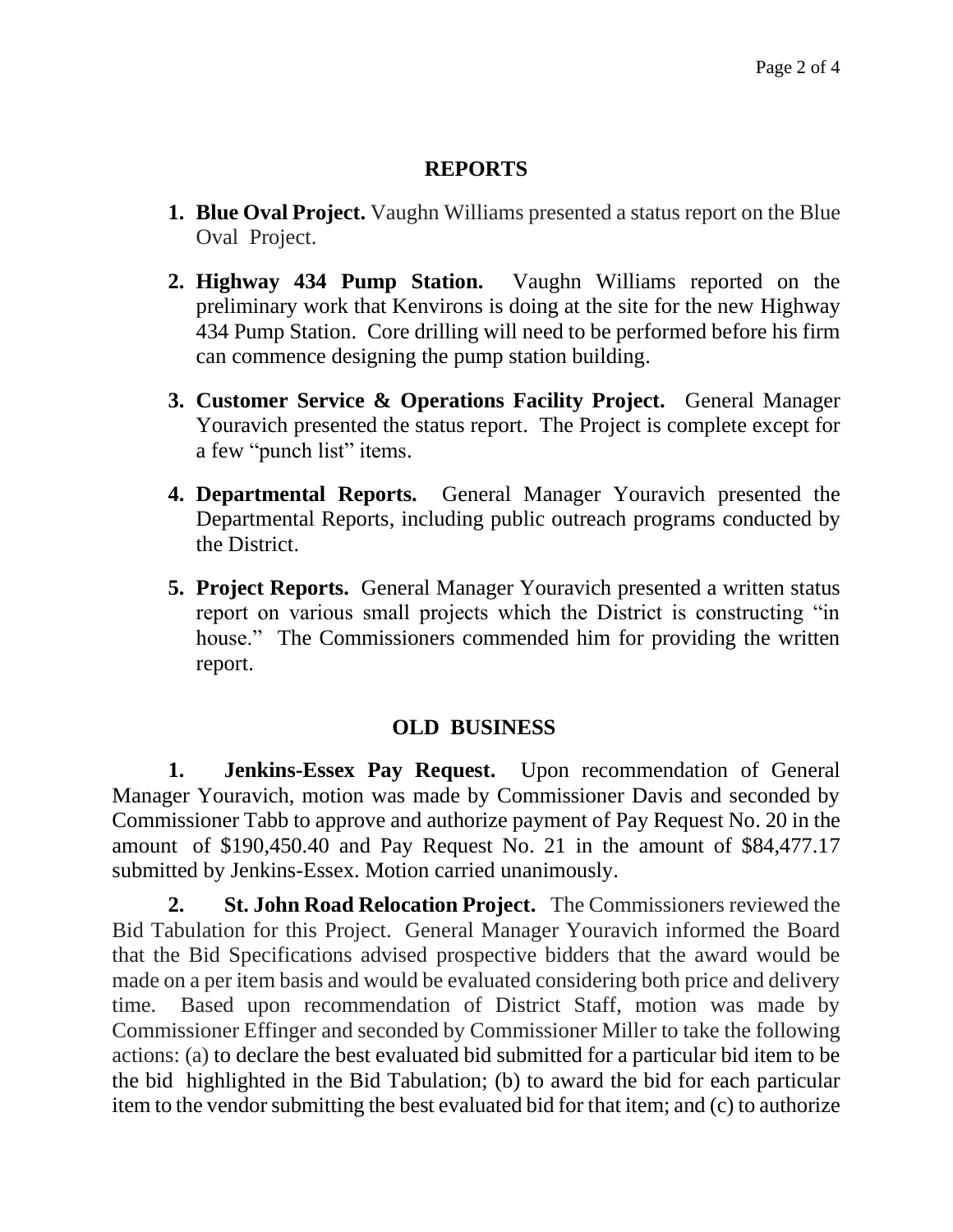General Manager Youravich or other appropriate personnel to execute the necessary documents with the vendors which submitted the winning bids. Motion carried unanimously.

#### **NEW BUSINESS**

**1. Investment Portfolio.** Commissioner Davis led a discussion concerning the value of the District's Investment Portfolio and whether changes should be made considering the upcoming cash needs of the District and the rapidly declining financial markets. Motion was made by Commissioner Davis and seconded by Commissioner Tabb to authorize General Manager Youravich to investigate the rapidly declining value of the Vanguard Funds and the Dupree Funds held by the District, and, if advisable, liquidate these holdings while the District can still realize most of the gains that it has earned over the years. Motion carried unanimously.

**2. LWC Purchased Water Adjustment.** General Manager Youravich reported that the annual financial impact of the Louisville Water Company (LWC) wholesale rate increase will be \$20,334 based upon the volume of water purchased from LWC over the past 12 months. He recommended that the District adopt Resolution No. 2022-05-01 which authorizes District Staff to file a Purchased Water Adjustment (PWA) Application with the PSC to recoup this expense. The PWA factor will be one penny per 1,000 gallons of water purchased. Motion was made by Commissioner Miller and seconded by Commissioner Tabb to adopt Resolution No. 2022-05-01. Motion carried unanimously.

**3. Conference Training.** Upon recommendation by General Manager Youravich, motion was made by Commissioner Miller and seconded by Commissioner Tabb to authorize the designated members of District Staff to attend the KY-TN AWWA Water Professionals Conference to be held in Lexington, Kentucky on July 17-20, 2022. Motion carried unanimously.

**4. Rescheduling July Board Meeting.** Chairman Bell announced that it would be necessary to reschedule the July Board meeting because General Manager Youravich and some members of the Management Staff will be attending the Water Professionals Conference on July 19, which is the regular meeting date. By consensus, the July meeting will be rescheduled from July 19 to July 26, 2022 at 4:00 pm EDT. A Special Meeting Notice will be timely prepared prior to the Special Meeting on July 26.

**5. Executive Session.** Motion was made by Commissioner Davis and seconded by Commissioner Effinger to go into Executive Session, pursuant to KRS